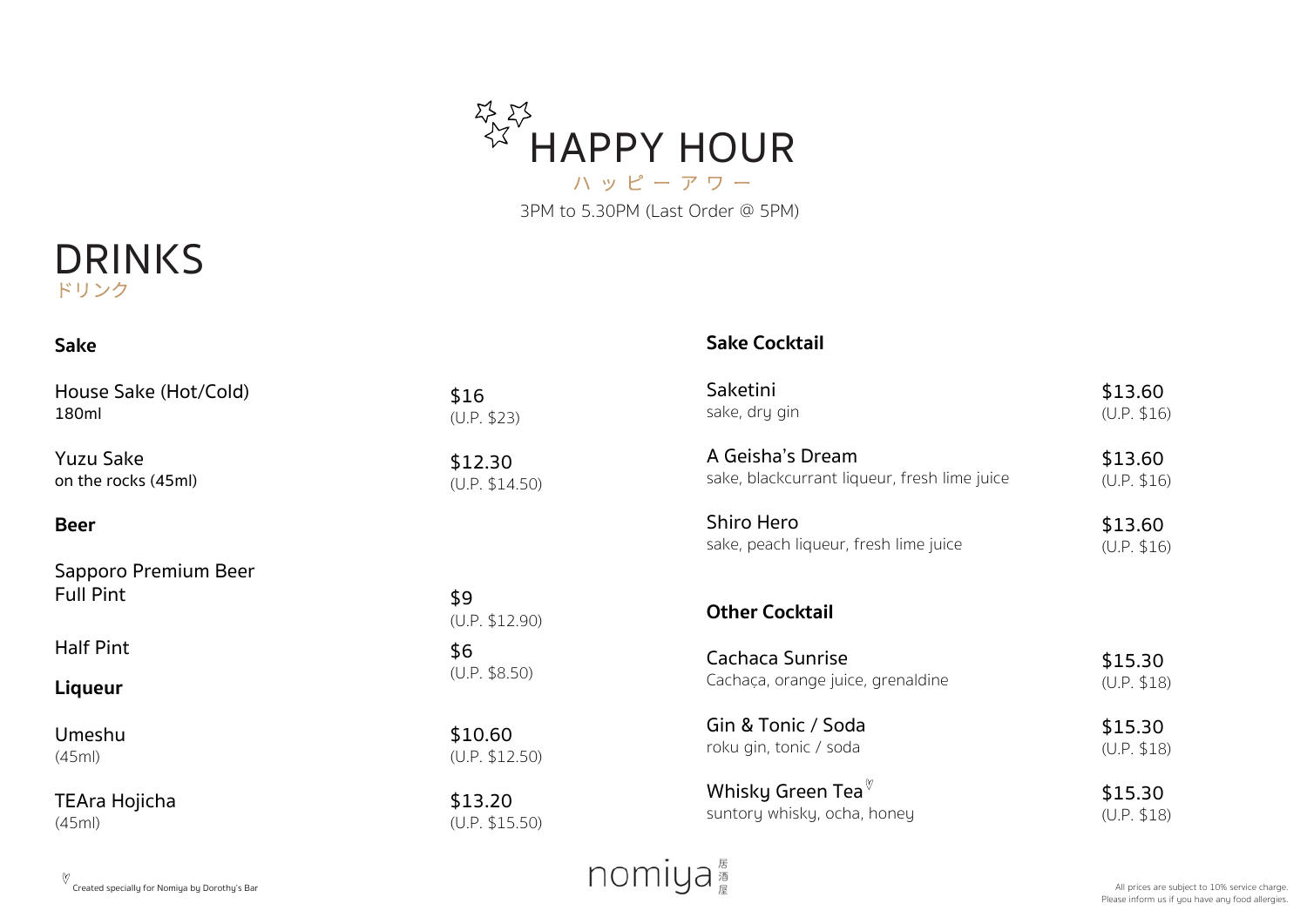



| <b>Highball</b>                 |                                                     | <b>Whisky</b>                                    |                        |
|---------------------------------|-----------------------------------------------------|--------------------------------------------------|------------------------|
| Takara Highball                 | \$9.30                                              | Takara King Whisky                               | \$14.50                |
| takara king whisky, soda water  | (U.P. \$11)                                         | (60ml)                                           | (U.P. \$17)            |
| Kakubin Highball                | \$11.10                                             | Suntory Whisky                                   | \$15.70                |
| suntory whisky, soda water      | (U.P. \$13)                                         | (60ml)                                           | (U.P. \$18.50)         |
| Chūhai                          | \$11.10                                             | Matsui San-In Blended Japanese Whisky            | \$18.70                |
| shochu, soda water              | (U.P. \$13)                                         | (60ml)                                           | (U.P. \$22)            |
| <b>Shochu</b>                   |                                                     | Matsui Kurayoshi Pure Malt Sherry Cask<br>(60ml) | \$21.30<br>(U.P. \$25) |
| Rokuchoshi Daikoshu Toroshikaya | \$16                                                | Hakushu Single Malt                              | \$23.80                |
| (60ml)                          | (U.P. \$18.80)                                      | neat / on the rocks (60ml)                       | (U.P. \$28)            |
| <b>Beniotome Superior</b>       | $\mathbf{1}$ $\mathbf{2}$ $\mathbf{3}$ $\mathbf{4}$ |                                                  |                        |

(60ml)

\$13.40 (U.P. \$15.80)

| nomiya                                        |  |
|-----------------------------------------------|--|
| All prices are subject to 10% service charge. |  |

Please inform us if you have any food allergies.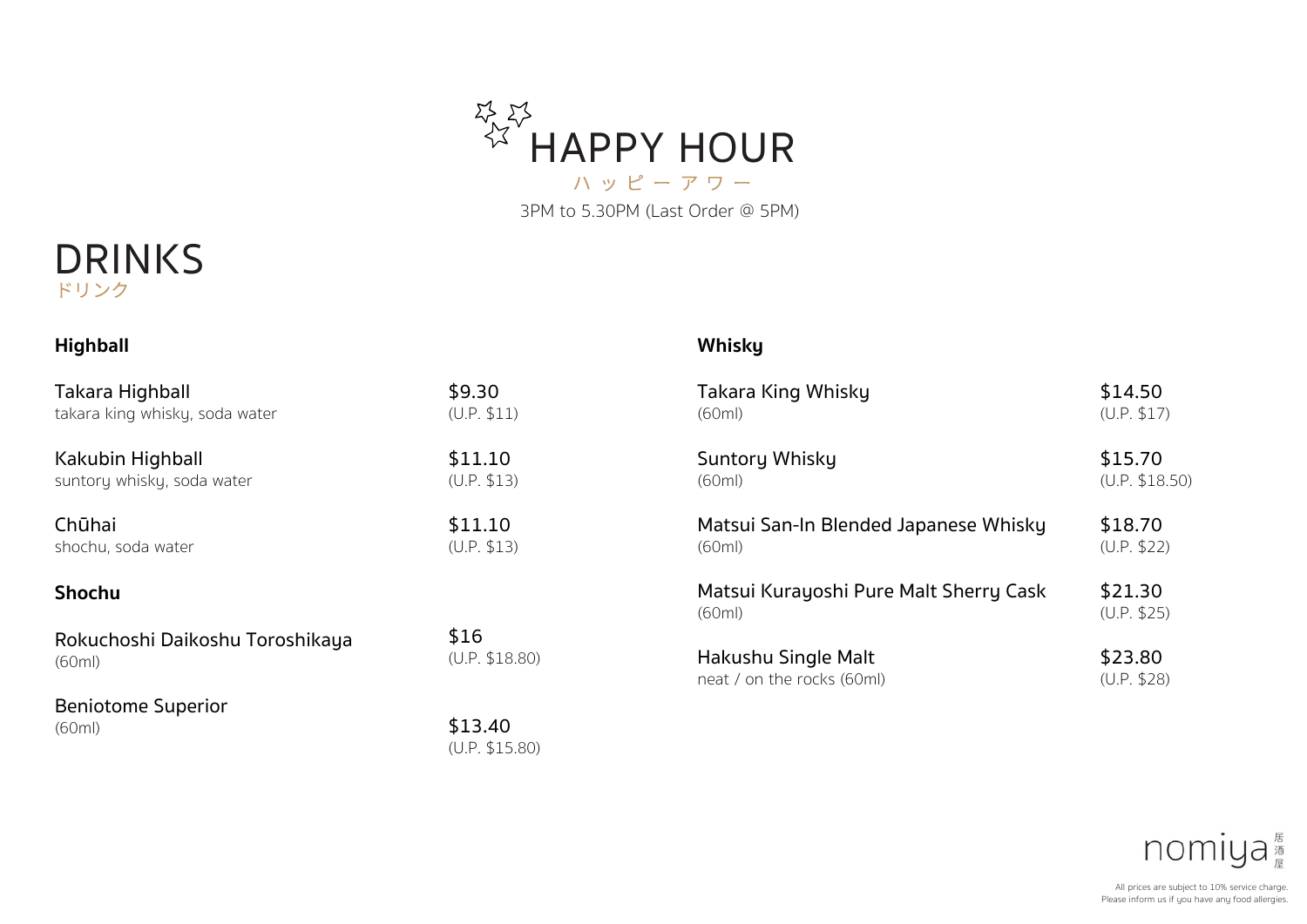### ドリンク DRINKS (non-alcoholic)



\$2.80

\$4.50

#### **Mocktail**

Green Tea

| The Grape Escape<br>kyoho grape, calpis, soda water             | \$9.80 |
|-----------------------------------------------------------------|--------|
| Ringo Jingo<br>aomori apple, calpis, soda water                 | \$9.80 |
| Orange Ginger Punch<br>orange juice, apple juice, ginger syrup  | \$9.80 |
| Shio Cola<br>coke, shoyu, maple syrup, lemon juice,<br>cinnamon | \$7.80 |
| Calpis Soda                                                     | \$7.80 |
| <b>Canned Drinks / Sparkling Water</b>                          |        |
| Coke / Coke Zero / Ice Lemon Tea                                | \$2.80 |

### **Cold-Pressed Juice**

| Pure Orange Juice                                                                                                      | \$8.20 |
|------------------------------------------------------------------------------------------------------------------------|--------|
| Pure Apple Juice                                                                                                       | \$8.20 |
| Pineapple + Ginger Juice                                                                                               | \$9    |
| The Sunset<br>carrot, orange, passionfruit                                                                             | \$9.80 |
| Dance to the Beet<br>beetroot, chia seeds, apple, cucumber                                                             | \$9.80 |
| <b>Hot Tea</b>                                                                                                         |        |
| <b>White Ginger Lily</b><br>organic white tea, galangal, lemongrass,<br>eucalyptus, orange blossoms, lily,<br>lavender | \$5.80 |
| Japanese Sencha with Cherry Blossoms<br>steamed green tea, cherry blossoms                                             | \$5.80 |
|                                                                                                                        |        |

### Green Tea



\$2

Sparkling Mineral Water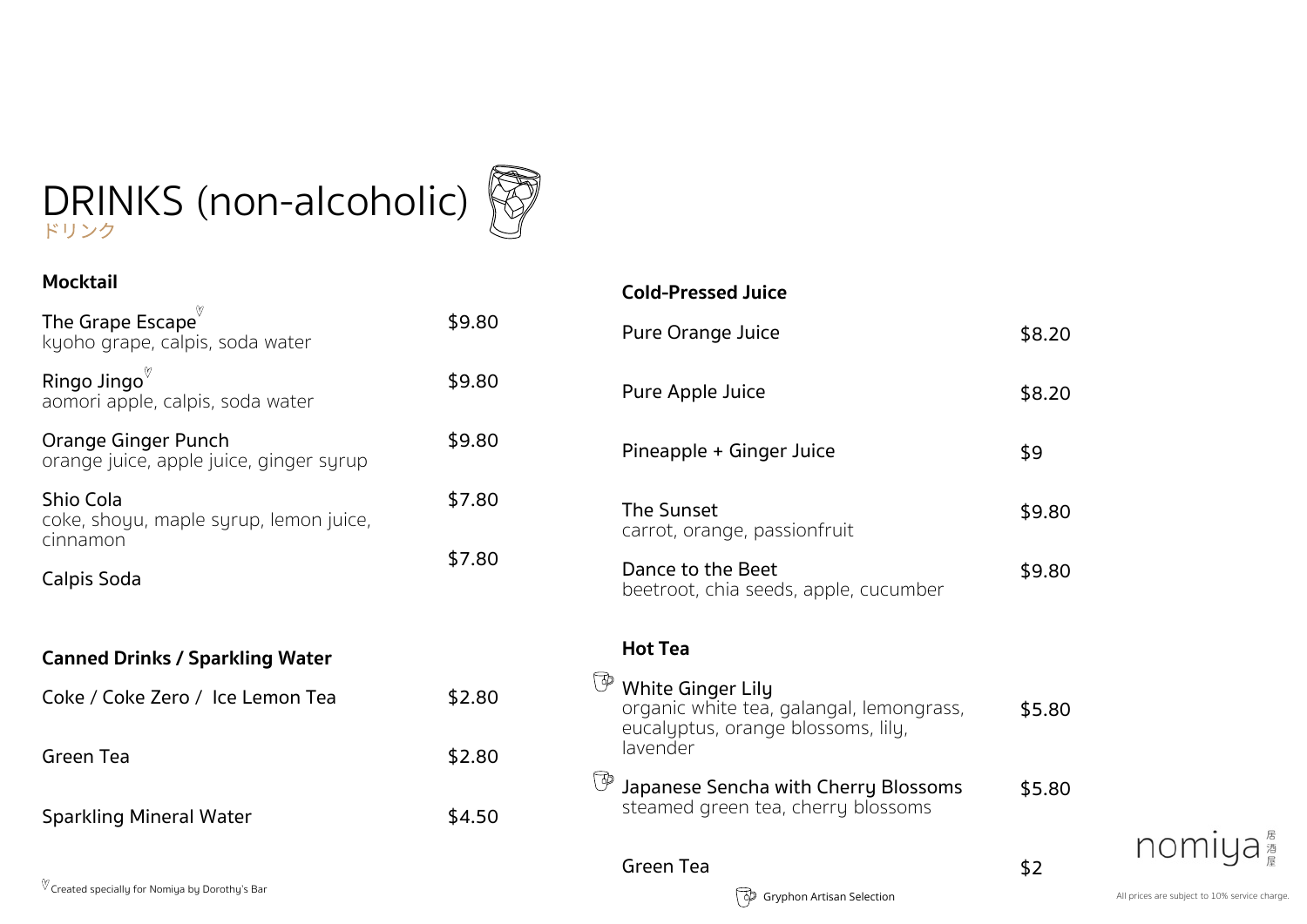### FOOD ⻝べる

### Small

おつまみ、前菜

| Lobster Croquette<br>mozzarella wrapped in potato ball. topped with<br>lobster paste & tobiko | \$7.60<br>(U.P. \$8.90) |
|-----------------------------------------------------------------------------------------------|-------------------------|
| Edamame<br>green soybeans sautéed with garlic, dashi,<br>shichimi spice dust                  | \$4.30<br>(U.P. \$5)    |
| Oysters Tempura (2pc)<br>citrus curd                                                          | \$13.60<br>(U.P. \$16)  |
| $\varnothing$ Nasu with 'Mala' Sauce<br>eggplant, Sichuan peppercorn spice                    | \$7.60<br>(U.P. \$8.90) |
| $\varnothing$ Charred Brussels Sprouts<br>sautéed with konbu butter                           | \$7.60<br>(U.P. \$8.90) |
| <b>River Shrimps</b><br>deep fried baby shrimps. with smoked saikyo<br>miso mayo              | \$8.50<br>(U.P. \$10)   |

| Tako Wasabi                                | \$4.30                  |
|--------------------------------------------|-------------------------|
| octopus chinmi with wasabi                 | (U.P. \$5)              |
| Deep Fried Chicken Skin                    | \$5.80<br>(U.P. \$6.80) |
| Salmon Carpaccio                           | \$14.50                 |
| salmon sashimi, ikura, ponzu sauce, pepper | (U.P. \$17)             |
| Shredded Cabbage Salad                     | \$2.60                  |
| with cherry tomatoes                       | (U.P. \$3)              |



nomiya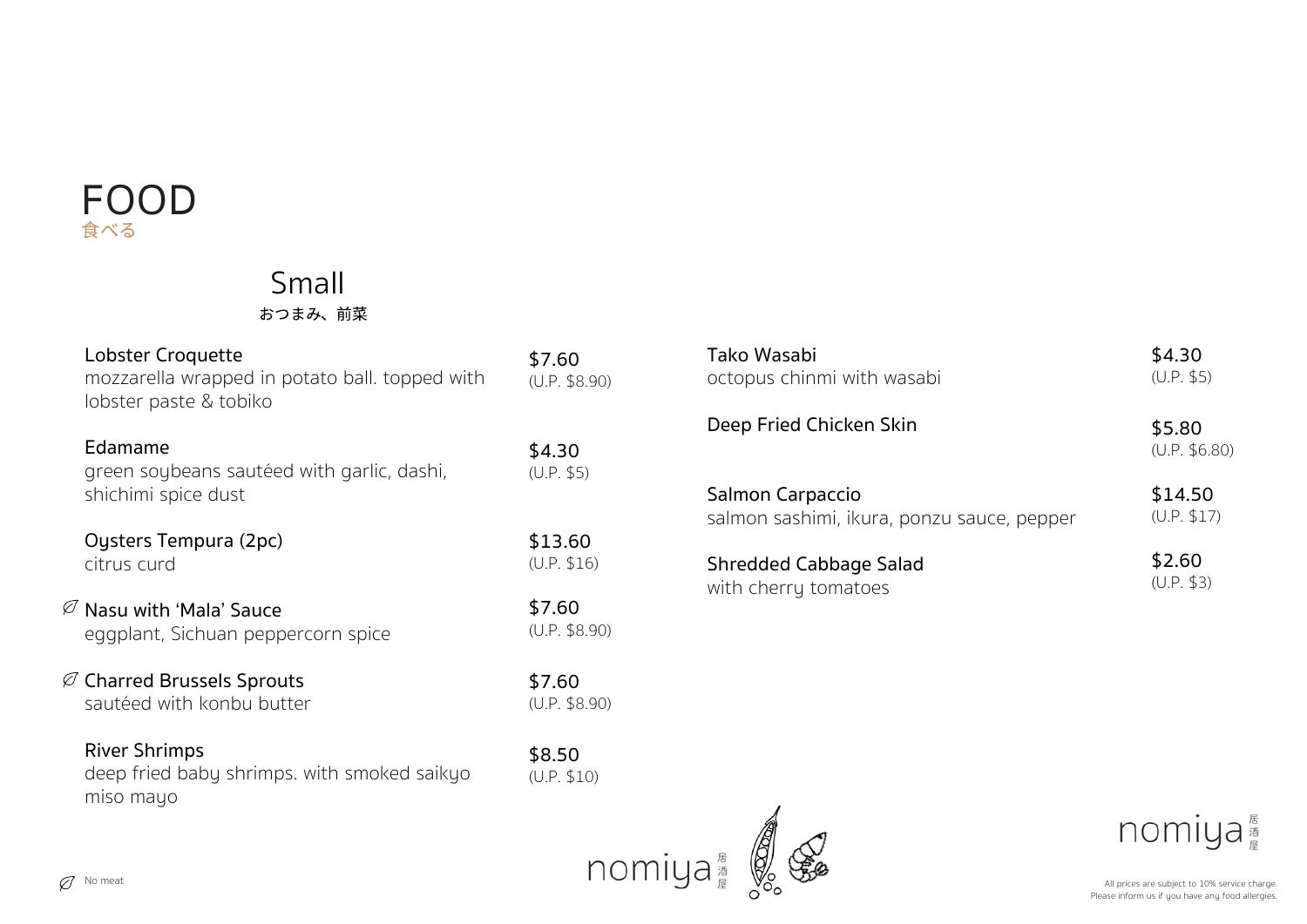### FOOD ⻝べる

### Sharing 共有

| <b>Gold Dust Charcoal Chicken</b>                                                                           | \$11.10                   |
|-------------------------------------------------------------------------------------------------------------|---------------------------|
| karaage chicken, accompanied with Chef's egg mayo                                                           | (U.P. \$13)               |
| <b>Beef Brisket</b>                                                                                         | \$16                      |
| slow-cooked                                                                                                 | (U.P. \$18.80)            |
| Crispy Lamb Ribs<br>fried lamb ribs (150g), accompanied with miso curry sauce,<br>pickled cucumber          | \$19.40<br>(U.P. \$22.90) |
| Miso Asari Clam and Mini Scallop<br>asari clam, mini Hokkaido scallop, cherry tomato, garlic,<br>miso broth | \$15.80<br>(U.P. \$18.50) |

| Oden (3pc)                                                                 | \$6.80                 |
|----------------------------------------------------------------------------|------------------------|
| daikon, egg, beancurd bag                                                  | (U.P. \$8)             |
| Oden (6pc)<br>daikon, egg, beancurd bag, konnyaku & assorted<br>fish cakes | \$11.90<br>(U.P. \$14) |



nomiya